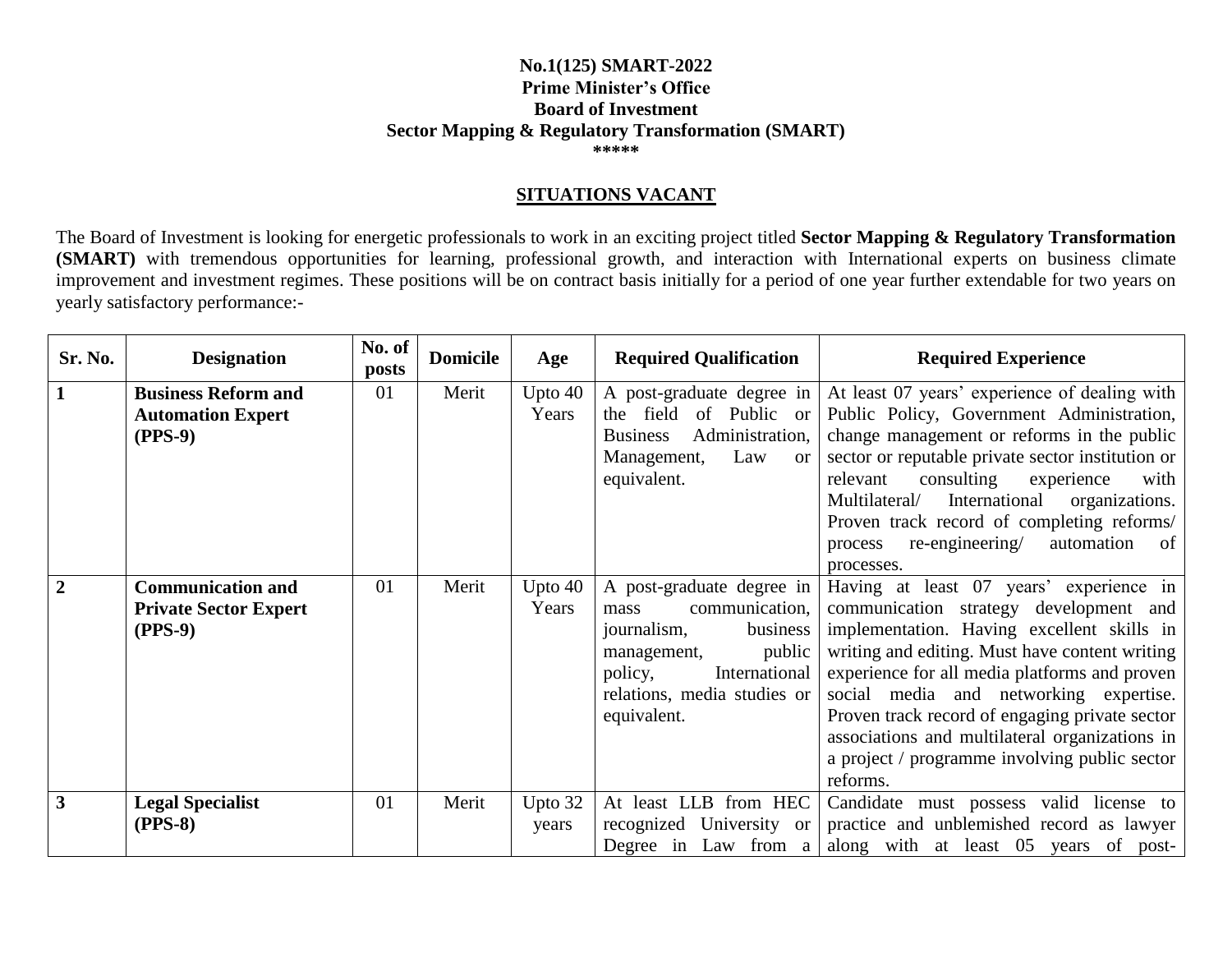|                         |                                             |    |       |                  | reputable<br>Foreign<br>Candidates<br>University.<br>higher<br>having relevant<br>will<br>qualification<br>be<br>preferred                                                                                                         | qualification experience in any of the<br>following fields:<br>• Handling wide variety of corporate/<br>commercial matters as legal counsel.<br>Interaction<br>with<br>public<br>sector<br>organizations for regulatory matters<br>and approvals<br>In addition, following skills are required:<br>• Proficiency in Microsoft PowerPoint<br>and Excel<br>Good research skills and analytical<br>abilities<br>Ability to work in teams<br>and<br>independently take responsibility for<br>delivering key results |
|-------------------------|---------------------------------------------|----|-------|------------------|------------------------------------------------------------------------------------------------------------------------------------------------------------------------------------------------------------------------------------|-----------------------------------------------------------------------------------------------------------------------------------------------------------------------------------------------------------------------------------------------------------------------------------------------------------------------------------------------------------------------------------------------------------------------------------------------------------------------------------------------------------------|
| $\overline{\mathbf{4}}$ | <b>Deputy Director (Admin)</b><br>$(PPS-8)$ | 01 | Merit | Upto 35<br>years | Graduate degree from a<br>reputable HEC recognized<br>university                                                                                                                                                                   | At least 03 years' experience of public sector<br>administration/<br>projects,<br>involving<br>Human<br>of<br>Resource,<br>management<br>Procurement and<br>other official matters<br>including followings:<br>• Procurement under PPRA rules<br>Adequate knowledge of public sector<br>working, rules and regulations<br>Proficiency in Microsoft Word and<br>Excel<br>Ability to work in teams<br>and<br>independently take responsibility for<br>delivering key results                                      |
| 5                       | <b>Accounts Officer</b><br>$(PPS-7)$        | 01 | Merit | Upto 32<br>years | Graduate<br>degree<br>in<br>Accounting,<br>Finance, or<br>Commerce,<br>ACMA,<br>ACCA, CA.<br>Candidates<br>having<br>experience of public sector<br>will be given preference.<br>Similarly candidates with<br>Additional<br>Higher | At least 03 years' experience to deal with<br>Audit & Accounts matters in a reputable<br>organization including<br>• Proficiency in Microsoft Excel<br>Adequate knowledge of public sector working                                                                                                                                                                                                                                                                                                              |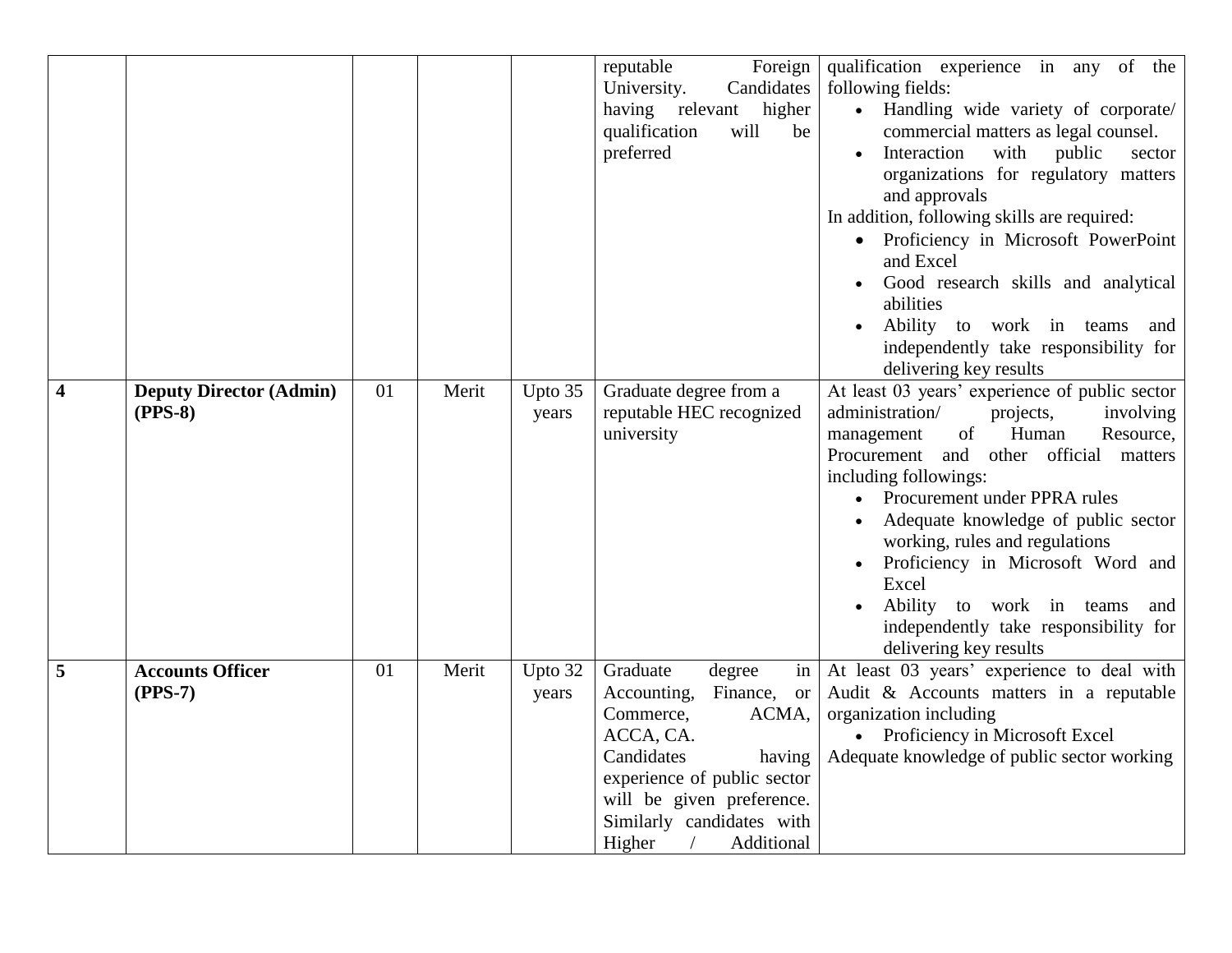|                |                                                                   |    |       |                  | qualifications<br>and<br>experience will be given                                                |                                                                                                                                                                                                                                                                                                                                                                                                                                                                                                                                            |
|----------------|-------------------------------------------------------------------|----|-------|------------------|--------------------------------------------------------------------------------------------------|--------------------------------------------------------------------------------------------------------------------------------------------------------------------------------------------------------------------------------------------------------------------------------------------------------------------------------------------------------------------------------------------------------------------------------------------------------------------------------------------------------------------------------------------|
|                |                                                                   |    |       |                  | preference.                                                                                      |                                                                                                                                                                                                                                                                                                                                                                                                                                                                                                                                            |
| 6              | <b>Regulatory</b><br><b>Modernization Specialist</b><br>$(PPS-7)$ | 02 | Merit | Upto 32<br>years | Masters degree in business<br>or public administration,<br>Economics,<br>management<br>sciences. | At least 01 year experience of dealing with<br>public sector regulatory compliance, or<br>process re-engineering in private sector<br>including:<br>• Adequate knowledge of public sector<br>working specially with reference to<br>businesses,<br>industries<br>and<br>export/import matters<br>Excellent Research skills, Business<br>Communication, and Analytical Skills<br>Proficiency in Microsoft PowerPoint,<br>Word, and Excel<br>Experience of handling teams and<br>taking responsibility for delivering key                    |
| $\overline{7}$ | <b>Public Sector Specialist</b><br>$(PPS-7)$                      | 01 | Merit | Upto 32<br>years | Masters degree in business<br>or public administration,<br>Economics,<br>management<br>sciences. | results<br>At least 01 year experience of dealing with<br>public sector regulatory compliance, or<br>process re-engineering in private sector<br>including:<br>• Adequate knowledge of public sector<br>working specially with reference to<br>businesses,<br>industries<br>and<br>export/import matters<br>Excellent Research skills, Business<br>Communication, and Analytical Skills<br>Proficiency in Microsoft PowerPoint,<br>Word, and Excel<br>Experience of handling teams and taking<br>responsibility for delivering key results |
| 8              | <b>SME</b> Specialist<br>$(PPS-7)$                                | 02 | Merit | Upto 32<br>years | Masters degree in business<br>or public administration,<br>Economics,<br>management<br>sciences. | At least 01 year experience of dealing with<br>public sector regulatory compliance, or<br>process re-engineering in private sector<br>including:<br>• Adequate knowledge of public sector                                                                                                                                                                                                                                                                                                                                                  |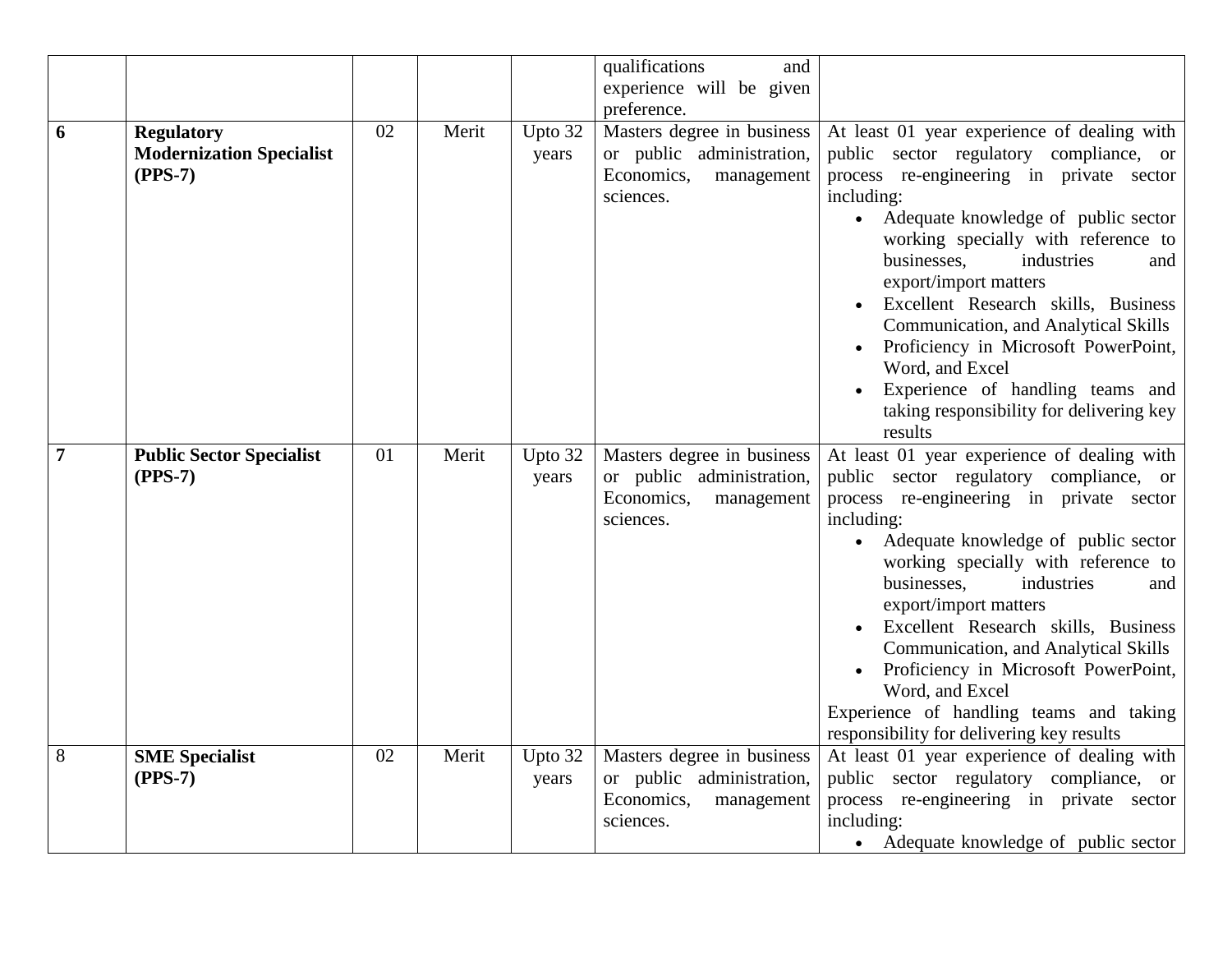|    |                                                              |    |       |                  |                                                                                                                                      | working specially with reference to<br>businesses,<br>industries<br>and<br>export/import matters<br>Excellent Research skills, Business<br>Communication, and Analytical Skills<br>Proficiency in Microsoft PowerPoint,<br>Word, and Excel<br>Experience of handling teams and<br>taking responsibility for delivering key<br>results                                                                                                     |
|----|--------------------------------------------------------------|----|-------|------------------|--------------------------------------------------------------------------------------------------------------------------------------|-------------------------------------------------------------------------------------------------------------------------------------------------------------------------------------------------------------------------------------------------------------------------------------------------------------------------------------------------------------------------------------------------------------------------------------------|
| 9  | <b>Content Writer</b><br>$(PPS-6)$                           | 01 | Merit | Upto 30<br>years | Bachelor's<br>degree<br>in<br>communications,<br>marketing,<br>English,<br>journalism,<br>management<br>sciences or related field.   | 01 year experience in Content writing<br>marketing purposes<br>for<br>in<br>a a<br>professional position.<br>Good command of English language,<br>including idioms, expressions and<br>current trends in report writing.<br>Ability to work independently with<br>little or no daily supervision.<br>Strong<br>interpersonal<br>skills<br>and<br>willingness to communicate<br>with<br>clients, colleagues, and management.               |
| 10 | <b>Sector Specialists/</b><br><b>Associates</b><br>$(PPS-6)$ | 10 | Merit | Upto 30<br>years | Graduate in business/<br>public administration,<br>economics, Management<br>sciences or relevant<br>professional/technical<br>degree | Have undertaken research as part of<br>academic qualifications, internship or<br>work experience<br>Excellent communication, analytical<br>and report writing skills<br>Proficiency in research Microsoft<br>PowerPoint, Word, and Excel<br>Ability to work in teams and<br>independently take responsibility for<br>delivering key results<br>Proven skills to quickly learn new<br>concepts and apply them according to<br>requirements |
| 11 | <b>Business Analyst</b><br>$(PPS-7)$                         | 01 | Merit | Upto 32<br>years | BSCS/ BS IT/ BS<br>in<br>Software Engineering.                                                                                       | Min. 01 year experience as Business<br>analyst and/ or Quality Assurance.                                                                                                                                                                                                                                                                                                                                                                 |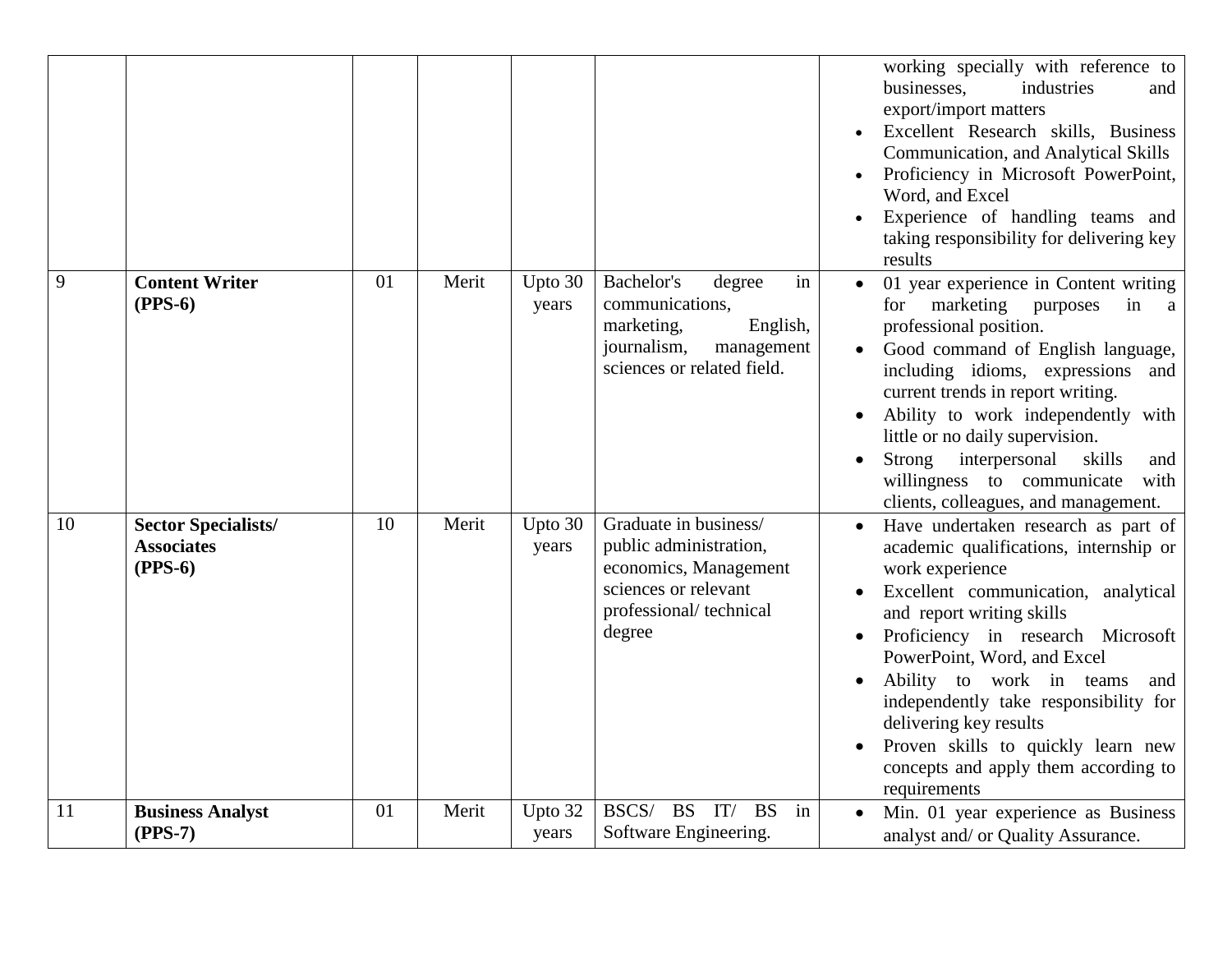|    |                                                           |    |       |                    | (Professional Certification<br>would be a plus point)                                                                                              | in<br>eliciting<br>experience<br>• Proven<br>requirements and testing.<br>Working knowledge of backend and<br>frontend web technologies (Java, SQL<br>and React etc.) |
|----|-----------------------------------------------------------|----|-------|--------------------|----------------------------------------------------------------------------------------------------------------------------------------------------|-----------------------------------------------------------------------------------------------------------------------------------------------------------------------|
| 12 | <b>IT Expert/ Graphic</b><br><b>Designer</b><br>$(PPS-7)$ | 01 | Merit | Upto 32<br>years   | BSCS/<br><b>BS</b><br>IT/ BS<br>in<br>Software Engineering.<br>(Professional Certification<br>in graphic designing tools<br>would be a plus point) | 01 year experience in Web-Development<br>Graphic Designing / Software Development<br>Proficient in Drupal, Laravel, Adobe Creative<br>Suite especially in Photoshop   |
| 13 | <b>Assistant (PPS-5)</b>                                  | 02 | Merit | Upto $25$<br>years | Graduate                                                                                                                                           | Working experience in public or private sector<br>given preference.                                                                                                   |
| 14 | Driver (PPS-2)                                            | 02 | Merit | Upto 30<br>years   | (i) Primary Pass.<br>(ii) Valid driving license<br>holder and well versed in<br>the traffic rules.                                                 |                                                                                                                                                                       |
| 15 | <b>Dispatch Rider (PPS-1)</b>                             | 02 | Merit | Upto 25<br>years   | (i) Primary Pass.<br>(ii) Valid driving license<br>holder and well versed in<br>the traffic rules.                                                 |                                                                                                                                                                       |
| 16 | <b>Naib Qasid (PPS-1)</b>                                 | 02 | Merit | Upto 25<br>years   | <b>Primary Pass</b>                                                                                                                                |                                                                                                                                                                       |
| 17 | <b>Chowkidar (PPS-1)</b>                                  | 01 | Merit | Upto 25<br>years   | Literate                                                                                                                                           | $\blacksquare$                                                                                                                                                        |
| 18 | <b>Sweeper (PPS-1)</b>                                    | 02 | Merit | Upto 25<br>years   | Literate                                                                                                                                           |                                                                                                                                                                       |

## **Important Instructions for submission of applications**

- 1. The applicants shall have to bring original documents at the time of interview.
- 2. Applicants already in Government service should apply through proper channel. In case of selection, the candidate will have to resign from Government service before appointment.
- 3. Incomplete or improperly filled-in application forms will not be entertained.
- 4. Only shortlisted candidates will be called for written test in Islamabad.